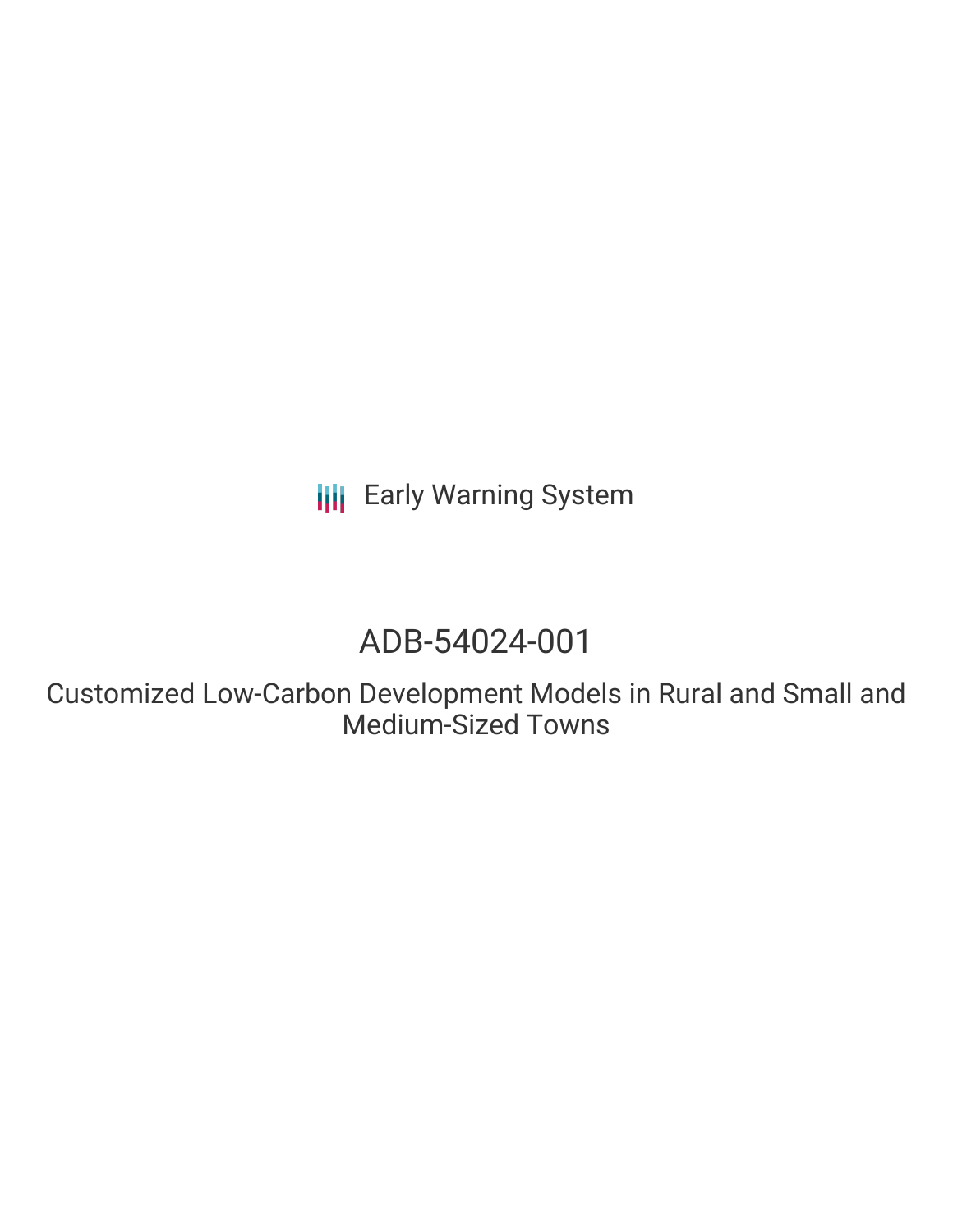

## **Quick Facts**

| <b>Countries</b>               | China                                        |
|--------------------------------|----------------------------------------------|
| <b>Financial Institutions</b>  | Asian Development Bank (ADB)                 |
| <b>Status</b>                  | Approved                                     |
| <b>Bank Risk Rating</b>        | U                                            |
| <b>Voting Date</b>             | 2020-12-08                                   |
| <b>Borrower</b>                | Government of the People's Republic of China |
| <b>Sectors</b>                 | Energy                                       |
| <b>Investment Type(s)</b>      | <b>Advisory Services</b>                     |
| <b>Investment Amount (USD)</b> | \$ 0.99 million                              |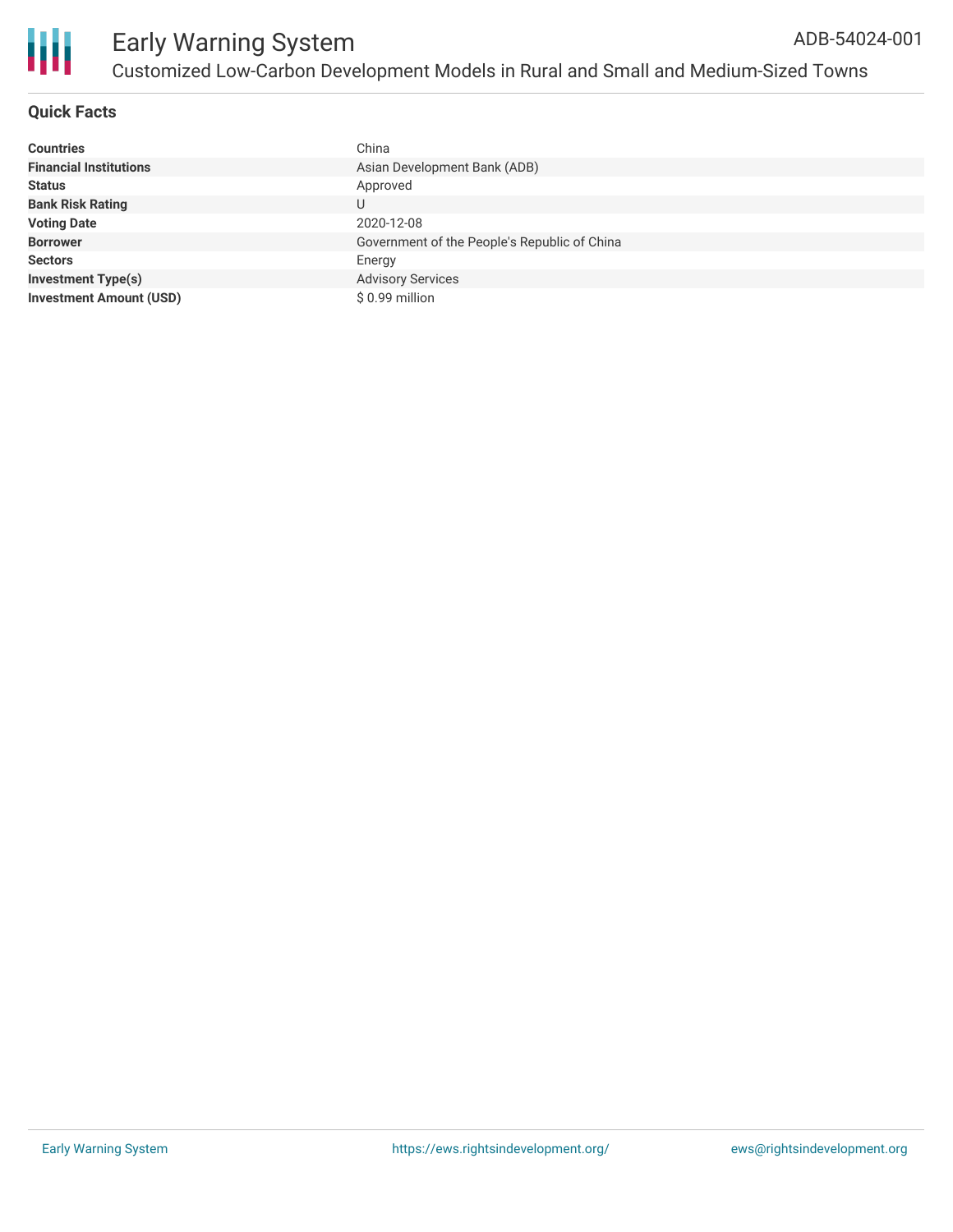

# **Project Description**

The purpose if this project is to invest in low-carbon energy supply infrastructure in rural areas and Small and Medium Towns.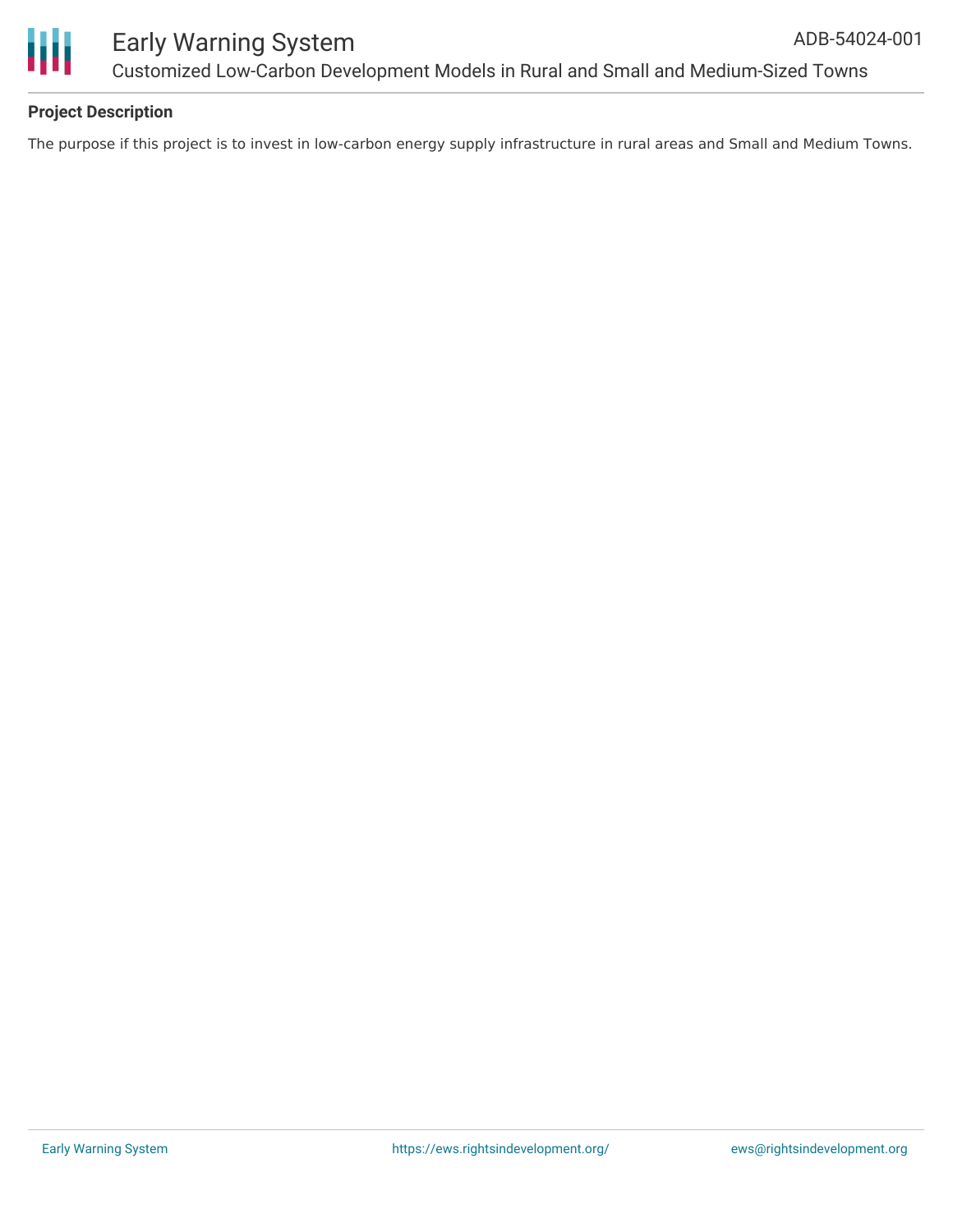

#### **Investment Description**

Asian Development Bank (ADB)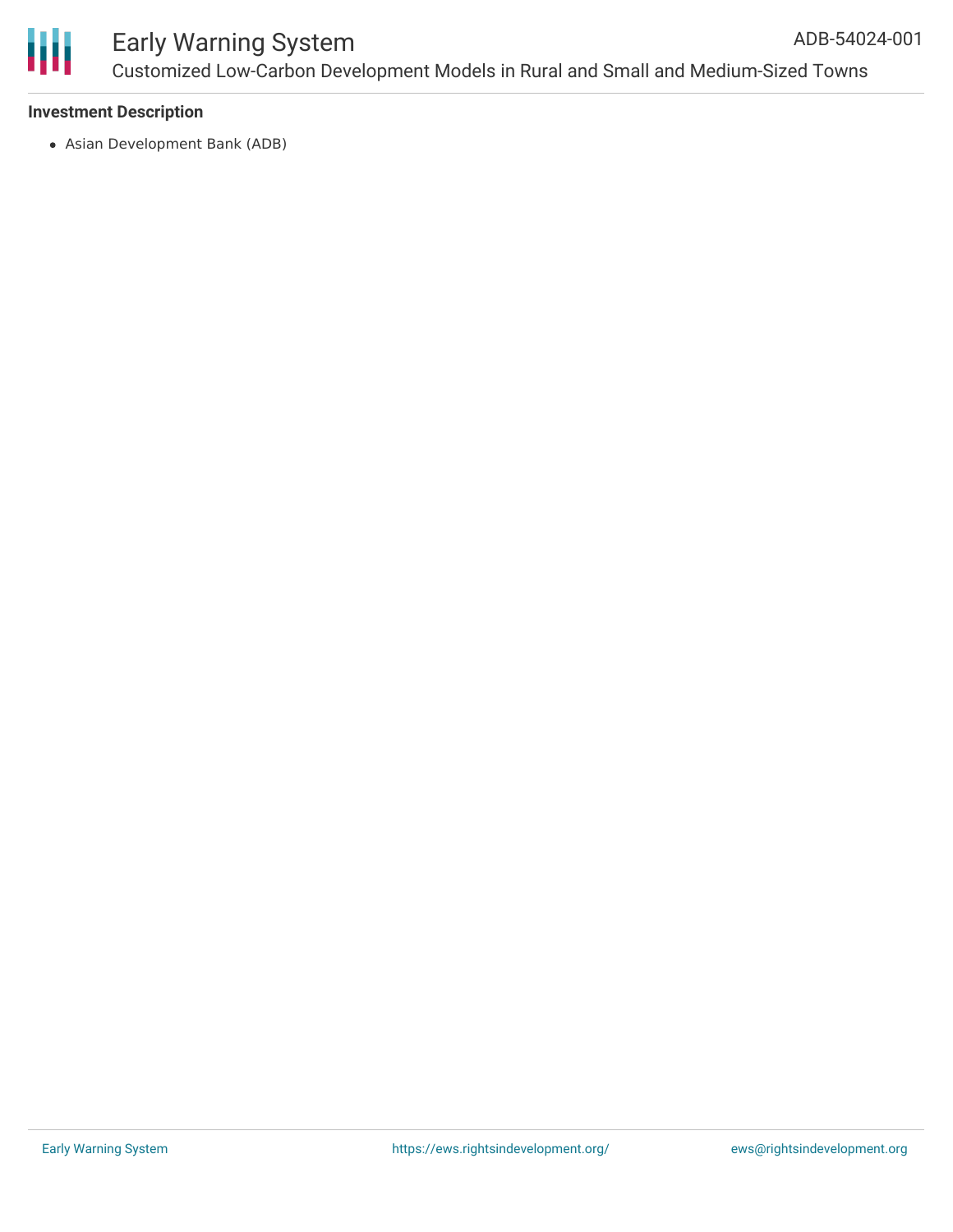

## **Contact Information**

ADB

ADB-54024-001 (Project Officer)

Project contacts not available at the time of disclosure.

#### ACCESS TO INFORMATION

You can submit an information request for project information at: https://www.adb.org/forms/request-information-form

ADB has a two-stage appeals process for requesters who believe that ADB has denied their request for information in violation of its Access to Information Policy. You can learn more about filing an appeal at: https://www.adb.org/site/disclosure/appeals

#### ACCOUNTABILITY MECHANISM OF ADB

The Accountability Mechanism is an independent complaint mechanism and fact-finding body for people who believe they are likely to be, or have been, adversely affected by an Asian Development Bank-financed project. If you submit a complaint to the Accountability Mechanism, they may investigate to assess whether the Asian Development Bank is following its own policies and procedures for preventing harm to people or the environment. You can learn more about the Accountability Mechanism and how to file a complaint at: http://www.adb.org/site/accountability-mechanism/main.